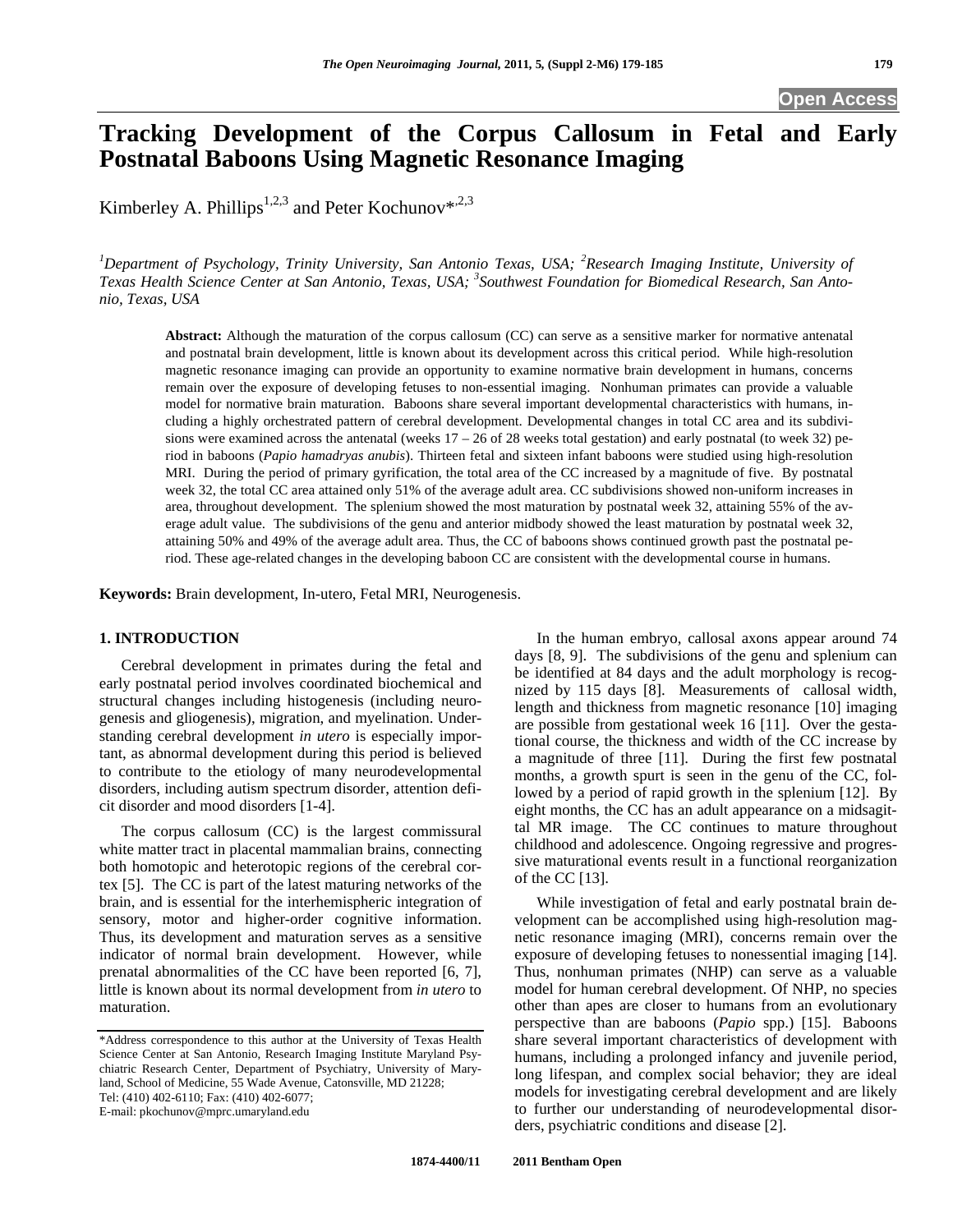Baboons share a highly orchestrated pattern of cerebral development with humans. Formation of the cerebral landscape, or primary gyrification (PG), begins in the early stages of telencephalic development. Its onset coincides with completion of neuronal proliferation and migration; its progression is accompanied by an explosive increase in cerebral growth [10, 16, 17]. The onset of PG is coupled with the beginning of neuronal differentiation that partitions the cortical lamina into an intricate mosaic of specialized functional areas [18]. Primary cortical sulci and gyri appear in a tightly controlled ontogenic sequence during PG; this pattern is highly conserved across primates, including humans [10, 17, 19]. The baboon CC can be visualized at 110 days gestation [20]; however, the relation of CC growth to PG is unclear.

 Given the importance of the CC to fundamental human cognitive abilities and as a marker of normal brain development, it is important to understand the development of this structure in a primate that displays similarity to humans in other aspects of neuroanatomical maturation. In this report, we used high-resolution MRI to quantify the development of CC in fetal and early postnatal baboons. We relate the growth of the CC to PG in baboons to more fully understand the integrated development of these two key components of cerebral development.

 The main challenge in imaging of NHP is that adult brain volumes are much smaller than the human brain volume by a factor of 2-200. This difference in size is further accentuated in NHP studies of antenatal brain development in which fetal brain volumes are 20-50% of their adult size. An important consideration in the design of an imaging protocol is spatial resolution with which brain morphology is sampled. While the brain volumes of NHP are much smaller than human brains, not all internal brain structures scale allometrically with brain volume. For example, the average thickness of cerebral cortex is very similar among all mammals (about 2 mm) and yet the characteristic sizes of the morphological features of cortical landscape structure, gyri and sulci, scale directly with brain volume [21]. We designed an imaging protocol for allometric spatial sampling in baboon brain [22]. Our protocol uses an isotropic spatial sampling volume of 150 microns<sup>3</sup> (isotropic 500 micron resolution). This provides the spatial sampling of the gyral and sulcal structures comparable to high resolution high resolution human studies  $(-1.0$ mm<sup>3</sup>) in a primate whose brain volume is  $1/8$  the volume of a human brain. Likewise, imaging at this spatial resolution yields a much finer sampling of the cortical gray matter ribbon whose thickness is similar in baboons and humans, while providing sufficient signal-to-noise ratio for semiautomated and automated imaging process [22].

#### **2. METHOD**

# **Pregnant Animals**

 A breeding colony of olive baboons (*Papio hamadryas anubis*) has been maintained for more than 40 years by the Southwest National Primate Research Center (SNPRC) at the Southwest Foundation for Biomedical Research in San Antonio, Texas. *In utero* imaging of 13 normally developing fetuses was performed covering the period of gestational week 17 through birth (gestational week 28); imaging was performed on an additional 16 baboons up to postnatal week 32. Fetal gestation age was calculated from the date of birth [23].

# **Handling and Anesthesia**

 Animals were transported from the SNPRC to the Research Imaging Institute, University of Texas Health Sciences Center at San Antonio for imaging. Handling and anesthesia procedures followed previously described procedures [24]. In short, 15 minutes prior to scanning, animals were immobilized with ketamine (10 mg/kg) and intubated with a MR-compatible endotracheal tube. Anesthesia was maintained with 5% isoflurane with an MR-compatible gas anesthesia machine. Animals remained anaesthetized throughout the MRI procedure and respiration rate, heart rate, and oxygen consumption were continually monitored. This protocol and all animal procedures were reviewed and approved by the Institutional Animal Care and Use Committee of the Southwest Foundation for Biomedical Research.

### **Image Acquisition**

 The methodological details of the *in utero* and post natal imaging are discussed elsewhere [22]. High-resolution (isotropic 500m) images of the fetal baboon brain were acquired with a 3D, balanced steady-state free precession pulse protocol with respiratory gating and retrospective motion correction (Kochunov and Davis 2009). The sequence control parameters TR/TE/flip angle/FOV/Spatial Resolution/Scan Time = 5ms/2.5ms/75degrees/180mm/500 microns isotropic/30 min, allow for rapid collection of 3D data phase partition of 360 lines within a single respiration cycle. Our objectives in development of this protocol were to achieve high-SNR and 3D and isotropic coverage of a fetal brain with good, regional gray matter – white matter tissue contrast (Fig. **1**, top). The choice of sequences for *in utero* imaging is generally limited to sequences that emphasize tissue differences in T2 relaxation times (T2-weighted). In the unmyelinated fetal brain, there is little T1-weighted GM/WM contrast and additional complications arise due to amniotic fluid that surrounds the fetal head. Its T1-relaxation time is similar to that of brain tissue, thus complicating segmentation procedures. Fortunately, there is sufficient difference in the T2 relaxation times among cerebral WM, GM and amniotic fluid (~2000 ms), allowing for sufficient brain tissue contrast and excellent brain/amniotic fluid contrast [22]. We chose a 3D balanced gradient echo (TrueFisp) sequence as this sequence provides the highest level of signal per TRinterval among all MR sequences. While the image contrast in a TrueFisp pulse sequence depends on the T2/T1 ratio as opposed to T2, in fetal brain imaging, the tissue contrast is qualitatively similar to that of the T2-weithed sequences, providing an excellent regional contrast in fetal cerebrum (Fig. **2**).

 Two additional factors that make fetal brain imaging technically challenging are the periodic, respiratory motion of the mother's diaphragm and fetal head movement [22, 25]. To suppress artifacts association with respiratory motion we used respiratory gating in combination with mechanical ventilation. During respiratory gating, the animal breathing pattern is monitored using the tidal volume measurement provided by the mechanical ventilator. When the diaphragm is fully expanded, a trigger signal is sent to the host computer. Following a trigger delay time, set to be sufficiently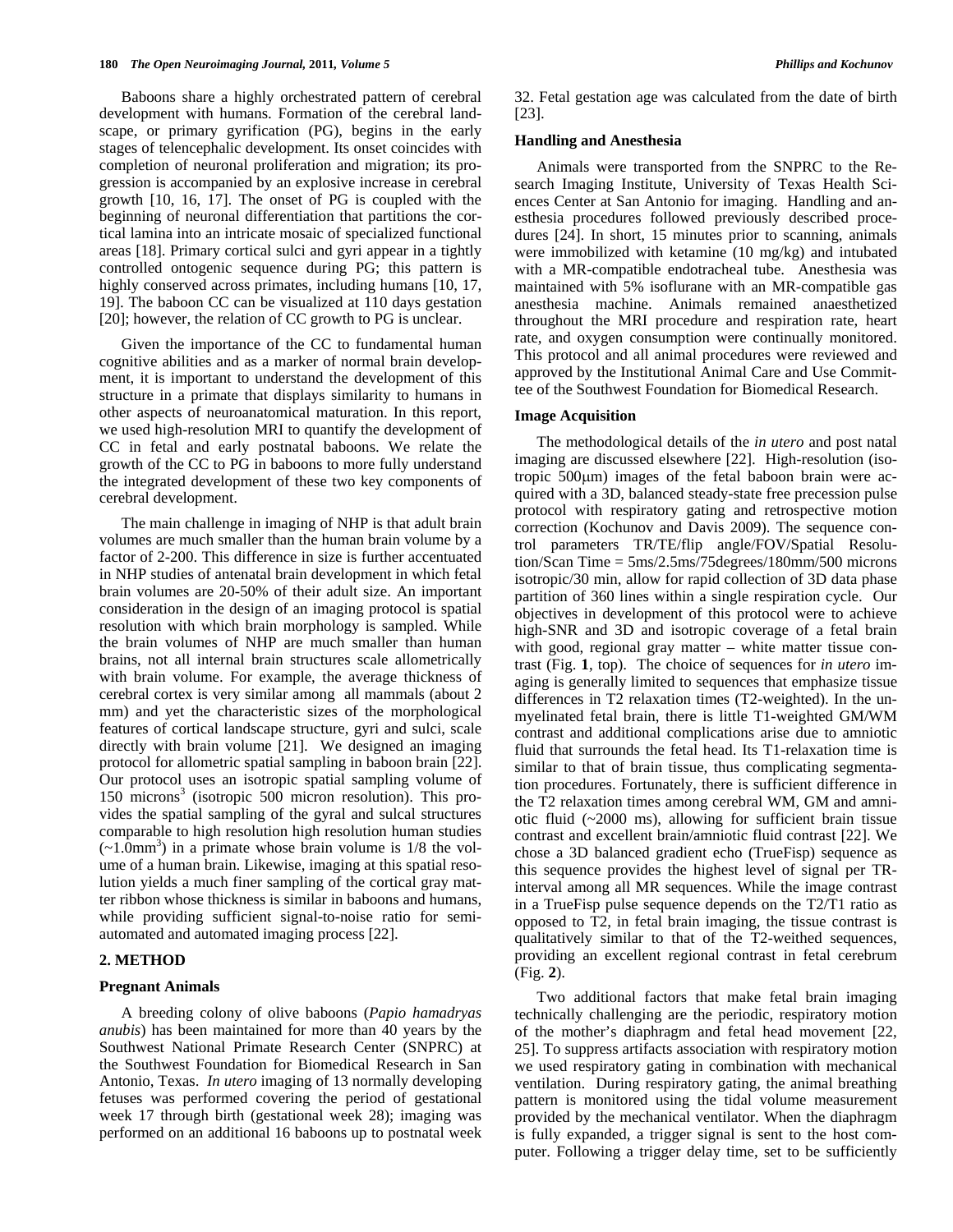

-8 weeks

**Fig. (1).** Mid-sagittal (top) axial (left) and coronal (right) slices of a fetus at week 20 (of 28-week long term) of *in utero* development. The high-resolution (isotropic 500µm) SSFP images show good (~20%) GM/WM contrast and signal to noise ration (~30) that allows for delineation of corpus callosum. The corpus callosum is traced, and subdivided into five regions, on the midsagittal section at each age.  $1 =$ genu,  $2 =$  anterior midbody,  $3 =$  medial midbody,  $4 =$  caudal midbody, and  $5 =$  splenium.

long for an animal to exhale, data acquisition is performed in the 3-5 second intervals when the diaphragm is at rest. To correct for potential fetal head movement, we acquired structural images using a retrospective motion-corrected approach [26]. High-resolution spatial sampling and the need for sufficient SNR translate into a long scan time of 20-30 min and this inevitably leads to the increased likelihood of motion even in anesthetized animals. To prevent motionrelated artifacts we partitioned motion into two categories: intra- and inter-scan. Intra-scan motion leads to blurring and phase-related artifacts. Such artifacts cannot be adequately corrected. In contrast, inter-scan movements can be modeled as a 3-D rigid-body motion and corrected using spatial realignment. To reduce the intra-scan fetal head motion, we segmented image acquisition into intervals of only 2-3 min long. The time-segmentation of data acquisitions helped us to cast the intra-scan motion into the inter-scan category which can be modeled and corrected [26].

 A 3D, magnetization-prepared, transient steady state, rapid gradient echo (MPRAGE) sequence with isotropic 500 m resolution was chosen to study post-natal development [22]. This sequence provides an excellent T1-weighted contrast that is uniform across the brain volume and can be used to differentiate between gray matter and myelinated and unmyelinated white matter [27]. The sequence control parameters (FOV=128mm, TI=795ms, TE=3.04, TR<sub>1</sub>=5 ms,  $TR_2 = 2000$ ms and flip angle=10 degrees) were modeled to produce GM/WM contrast of 25% based on the analytical solutions to Bloch equations [28] and average measured values of T1, T2 and PD. Image acquisition was performed using a retrospective motion-corrected protocol [29]. Under this protocol, six full resolution segments, 9 min. long each, were acquired for a total sequence running time of ~54min.

#### **Image Quantification**

 Measures of CC area were taken from T2-weighted TrueFisp images, which allow for better differentiation of cortex and white matter in fetal and postnatal brains. Prior to morphometric analysis, data were converted into the ANALYZE 3D volume file format to facilitate re-slicing into orthogonal planes. 3D volumes for individual subjects were numerically coded prior to measurement to prevent observer bias. Each individual brain was realigned along the AC-PC and interhemispheric fissure. CC area measurements were performed using manual tracings on the midsagittal slice according to the methodology that was originally described by Biegon and colleagues [30] and later adapted to NHP by Sanchez *et al*. [31]. In the original procedure, the anterior 20% of the CC was defined as the genu, the posterior 20% defined as splenium, and the middle 60% defined as body. To adapt this to NHP studies, Sanchez *et al*. [31], Phillips *et al*. [32], and Pierre *et al*. [33] further delineated the middle 60% into three equal regions: anterior midbody, medial midbody, and caudal midbody. These subdivisions of the CC are believed to be based on microstructure and functional connectivity with cortical areas [34-36]. The anterior region of the genu connects primarily higher-order cognitive regions; the anterior, medial and caudal midbody connect primarily sensorimotor regions; the posterior region of the splenium integrates visuospatial regions of the cortex. ANA-LYZE 10.0, an MRI analysis software program distributed by the Mayo Clinic, was used to divide and measure the CC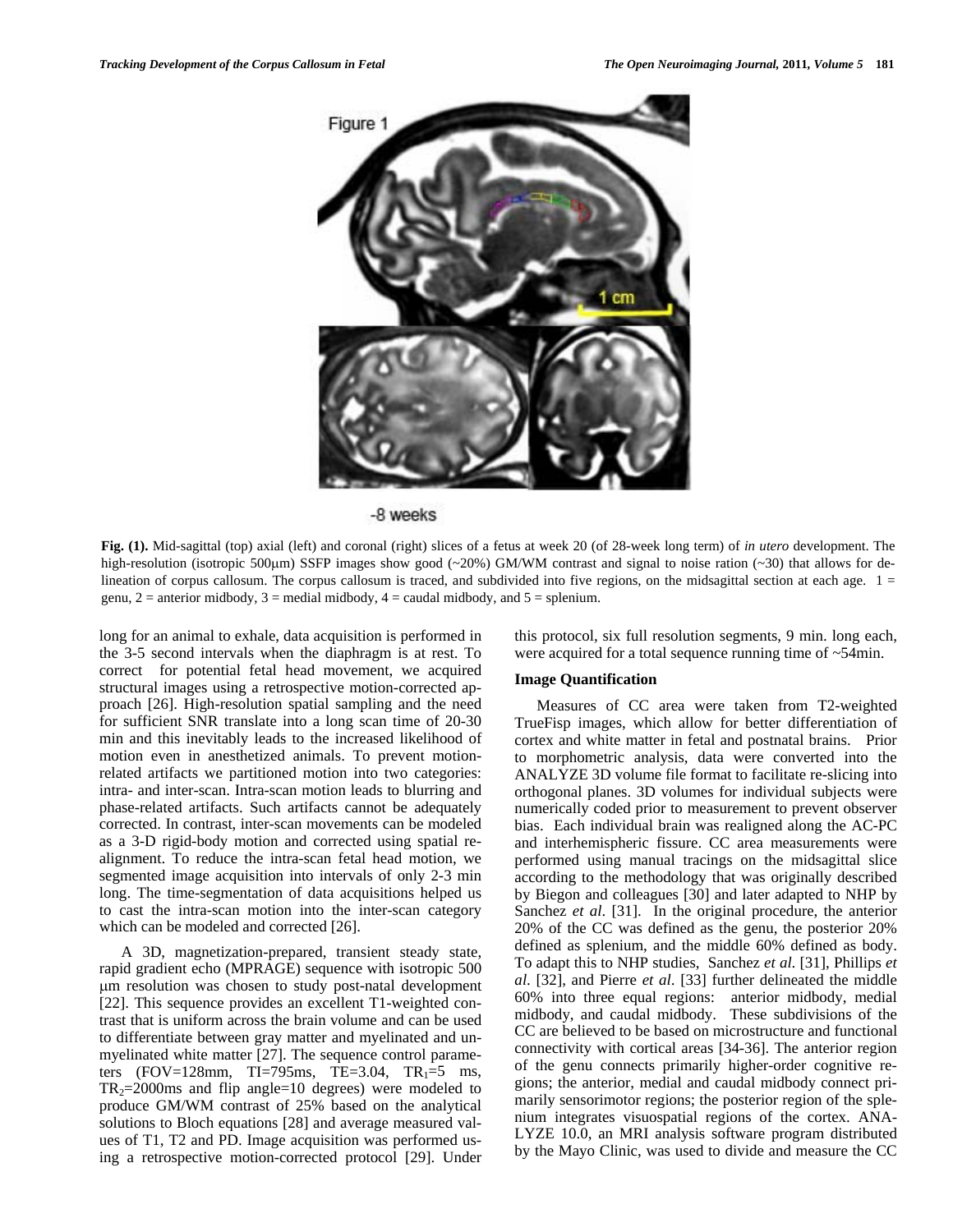

**Fig. (2).** Mid-sagittal (top) axial (left) and coronal (right) slices of baboon brain at week 1 (left), 16 (middle) and 32 (right) of *postnatal* development. The high-resolution (isotropic 500 $\mu$ m) T1-w images show an excellent ( $\sim$ 25%) GM/WM contrast as well as the contrast between myelinated and unmyelinated WM. The corpus callosum is traced, and subdivided into five regions, on the midsagittal section at each age. 1  $=$  genu, 2 = anterior midbody, 3 = medial midbody, 4 = caudal midbody, and 5 = splenium.



**Fig. (3).** Age-related change in the total corpus callosum in fetal and early postnatal baboons is best described by a quadratic curve (area = - $.041*age<sup>2</sup> + 2.59*age + 34.72; R<sup>2</sup> = .89$ .

 $(in \text{ mm}^2)$ . To subdivide the CC, the entire length of the CC was first manually traced, and then divided into five equally spaced sections.

 Statistical analysis. Changes in the total CC and CC subdivision areas were analyzed using ANCOVA to calculate the significance of sex and age effects. These analyses were conducted using a generalized linear model that included linear and quadratic effects of age and linear effects of sex and age. Both linear and quadratic terms were included, given previous reports of developmental patterns in the human CC [37, 38]. This approach was used to avoid the problem of multicollinearity on the total CC area (as total CC is a linear combination of the five CC subdivisions). Sex was used a fixed factor because testosterone modulates regional callosal architecture producing gender-specific differences in regional development [39]. F tests were used to determine whether linear or quadratic growth models best fit the developmental change in these regions [40-44].

# **3. RESULTS**

 At gestational week 17 the CC could be readily identified, the total area of the CC in this subject measured 7.68  $mm<sup>2</sup>$ . By postnatal week 32, the total area of the CC has increased to  $73.47$  mm<sup>2</sup>. Total CC area did not differ significantly by sex  $(F (1, 26) = 2.88, p = .102)$ . Total CC area was significantly affected by the covariate age  $(F (1, 26))$ 145.23,  $p < .001$ ). All subdivisions of CC were significantly affected by the covariate age [genu:  $F(1, 26) = 66.16$ ,  $p <$ .001; anterior midbody: *F* (1, 26) = 73.76, *p* < .001; medial

midbody: *F* (1, 26) = 86.70, *p* < .001; caudal midbody: *F* (1, 26) = 155.19, *p* < .001; splenium: *F* (1, 26) = 116.36, *p* < .001). The subdivision of the anterior midbody was significantly influenced by sex, with females having larger raw areas than males (anterior midbody: female  $M = 8.38$ ,  $SD =$ 4.48; male  $M = 6.22$ ,  $SD = 3.61$ ;  $F(1, 26) = 13.05$ ,  $p = .001$ ). Sex differences were not detected for any other CC subdivision.

 The total area of the CC displayed significant age-related change across the fetal and early postnatal period and was best explained by quadratic growth  $(F (2, 26) = 108.99, p <$ 0.001;  $\mathbb{R}^2 = .89$ ; see Fig. 3). Changes in the genu and splenium were similarly explained by linear and quadratic growth [genu: linear:  $F(1, 27) = 65.23, p < 0.001; R^2 = .70;$ quadratic: *F* (2, 26) = 37.84,  $p < 0.001$ ;  $R^2 = .73$ ; splenium: linear: *F* (1, 27) = 117.39,  $p < 0.001$ ;  $R^2 = .81$ ; quadratic: *F*  $(2, 26) = 76.02, p < 0.001$ ;  $R^2 = .84$ ]. Growth in the anterior midbody, medial midbody and caudal midbody was best explained by quadratic growth [anterior midbody:  $F(2, 26) =$ 31.75,  $p < 0.001$ ;  $R^2 = .69$ ; medial midbody:  $F(2, 26) =$ 68.93,  $p < 0.001$ ;  $R^2 = .83$ ; caudal midbody:  $F(2, 26) =$ 163.35,  $p < 0.001$ ;  $R^2 = .92$ ]. Growth curves for all subdivisions of the CC are displayed in Figs. (**4a– e**).

# **4. DISCUSSION**

 To our knowledge, this is the first study to analyze changes in CC area during primary gyrification and early postnatal development. Primary gyrification (PG) in baboons occurs rapidly over a nine week period in the early stages of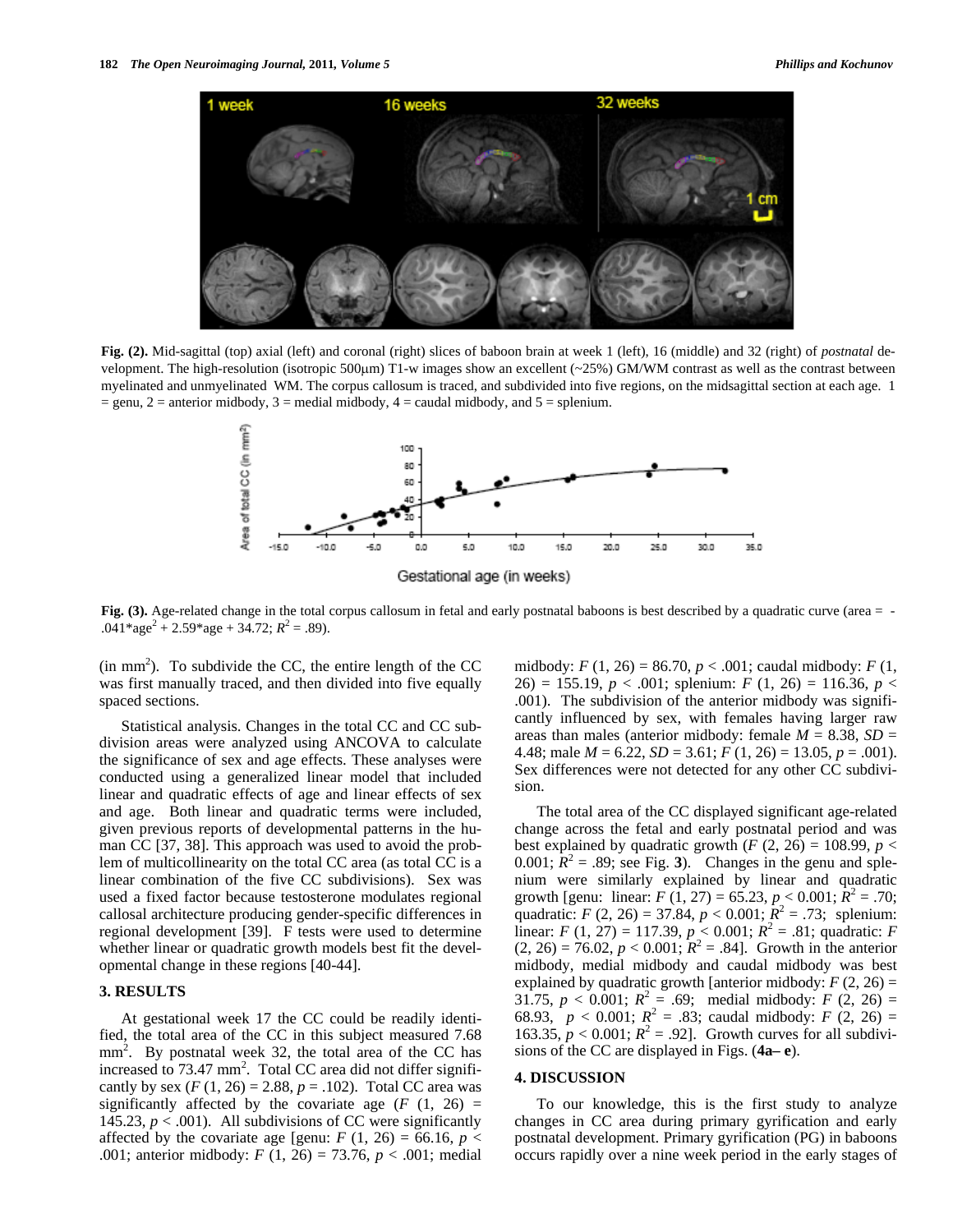

**Fig. (4).** Age-related change in CC subdivisions in fetal and early postnatal baboons: A) genu (area = .368\*age + 7.52;  $R^2 = .71$ ), B) anterior midbody (area = -.008\*age<sup>2</sup> + .462\*age + 6.29; *R*<sup>2</sup> = .69), C) medial midbody (area = -.008\*age<sup>2</sup> + .457\*age + 6.31; *R*<sup>2</sup> = .83), D) caudal midbody (area = -.008\*age<sup>2</sup> + .495\*age + 5.91;  $R^2 = .92$ ), and E) splenium (area = -.009\*age<sup>2</sup> + .684\*age + 8.36;  $R^2 = .84$ ).

telencephalic development, from gestational week 17 to gestational week 26 [25]. During PG, the cross-sectional area of CC in fetal baboons increased by a magnitude of five. The rapid growth of CC continued past partition, doubling in size by week 32 of postnatal development. At that time, the size of CC was only 51% of the average adult CC area (142.98  $\pm$  $22.09$  mm<sup>2</sup>) indicating that maturation of the baboon CC continues past the early postnatal period. The growth for different subdivisions of CC was not uniform. At week 32, the genu achieved 50% of the average adult value, the anterior midbody achieved 49%, the medial midbody 53%, and caudal midbody 48%, and the splenium achieved 55% of the average adult value. Growth in the subdivisions of the genu and splenium were similarly explained by linear and quadratic equations, increasing in area across the fetal and early postnatal period. For the anterior midbody, medial midbody and caudal midbody regions, the quadratic equation accounted for a significantly greater amount of variability compared to the linear equation, indicating that these subdivisions displayed non-linear growth.

 Developmental changes in cross-sectional area of CC in humans correspond to increased axonal myelination rather than changes in axonal density [34, 45]. The same mechanisms are presumed to be responsible for our findings. Based on developmental data of the CC in chimpanzees and capuchin monkeys indicating continued maturation into adulthood [40, 46], we would expect the baboon CC to also display continued growth into adulthood.

 While sex differences in the size of the baboon CC were not detected for total CC area, sex differences were found in anterior midbody. Several factors may explain why we did not detect sex differences in the development of the baboon CC. While the sample was balanced with respect to distribution of males and females in both the fetal and early postnatal period, the overall sample size was limited (13 fetal subjects, 16 postnatal subjects). Variability across samples may have masked potential sex differences in development. Additionally, it may be that during this early developmental stage there are no sex differences present in the baboon CC.

 Whether or not sex differences are present in the development of the human CC across childhood and adolescence is controversial, as reports are inconsistent [37, 41, 47-50]. However, different methodologies, including varying sample sizes, ages, and means of quantifying the CC, may explain these discrepancies. In fact, when controlling for these variables, human males and females display significant differences in the maturation of the CC and CC subdivisions [51]. These sex differences vary as a function of callosal region and developmental stage. Postnatal structural changes in the human CC are likely due to myelination, pruning, and axonal redirection [52, 53].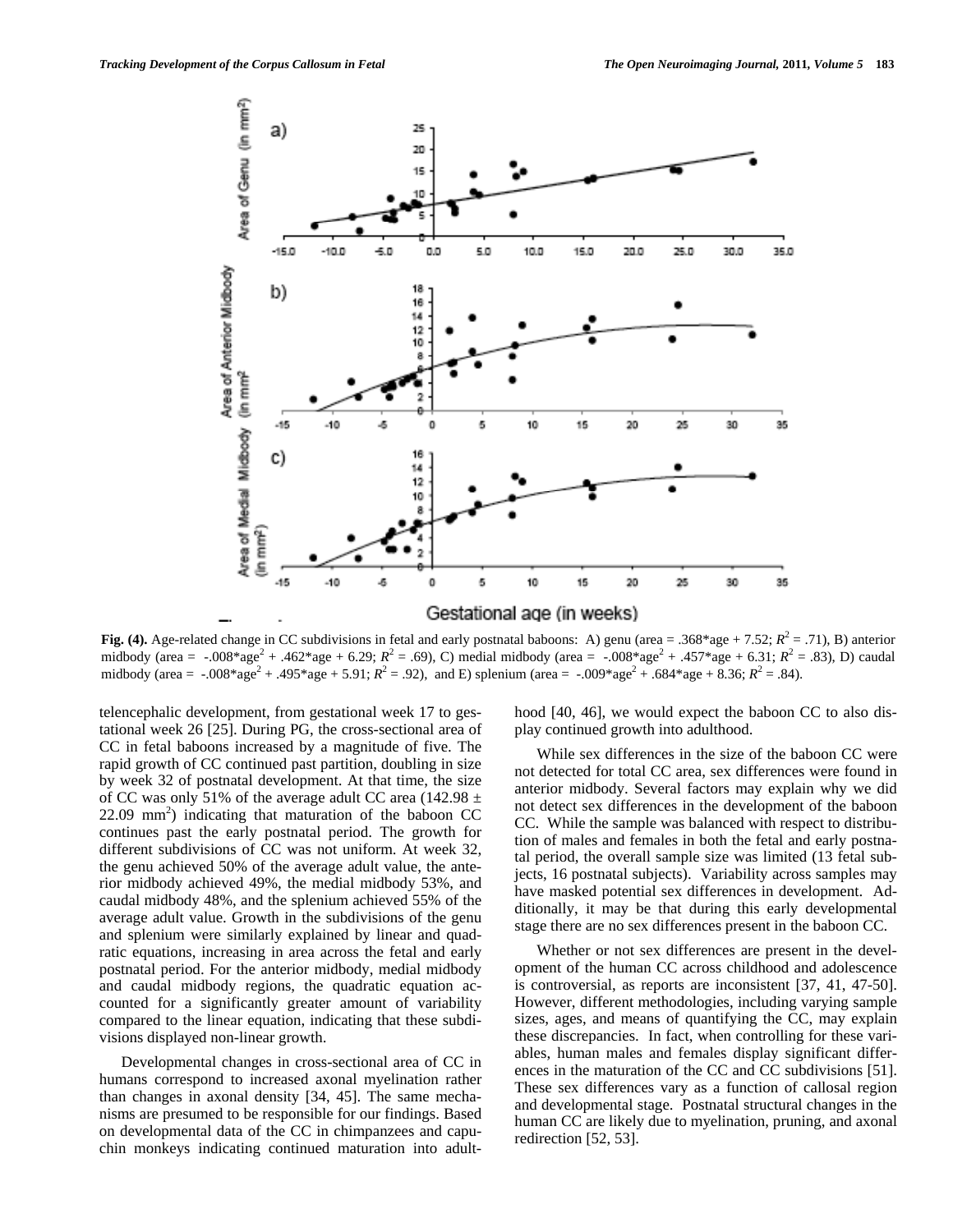In the present study, the CC was subdivided into five equal sections, following methodology of previous researchers [31-33]. These subdivisions are believed to be related to microstructure and functional connectivity based upon histological study [34]. It was not possible to collect histological data on this baboon sample to measure axon diameter distribution across the CC. Implementation of technologies such as diffusion tensor imaging (to track fiber projections) and AxCaliber (to measure axon diameter distribution *in vivo*) [54] would provide a refinement of callosal subdivisions and their growth trajectories.

 Scientists are challenged to seek the most appropriate animal model of biological relevance to a given question and then to match that model with the measurement tool(s) best suited to test their hypothesis. Non-human primate (NHP) models for both normative and perturbed biology can yield invaluable findings, but NHP models are uniquely suitable for translational imaging research in genetics, morphology and maturation of cortical landscape [16, 55-57]. Genetically, Old World primates share up to 99% of the human genome [55]. The reduced complexity of the primate brain and compressed rate of cerebral development make NHPs a valuable research model to study brain maturation.

# **CONCLUDING REMARKS**

 Structural imaging research in NHPs is a rapidly growing field. MRI studies of NHPs can be used not only to validate basic neuroscience theories regarding development of cerebral cortex and CC, but also to accelerate the development of new drugs and medical devices. Several challenges must be overcome before achieving the same level of allometric sampling and tissue signals in NHPs as currently available in humans, due to their smaller brain volumes. Fortunately, emerging improvements in gradient and multi-channel RF electronics, acquisition software, along with higher magnetic field strengths allow for the acquisition of NHP imaging data that are compatible to the best structural data from humans (based on brain volumes). As presented here, careful optimization of MRI acquisition protocols and suppression of motion artifacts can produce highly reliable, quantitative data. Using these, or similar, strategies enables investigators to study NHP brain development using the wealth of computational tools already developed for humans.

# **ACKNOWLEDGEMENTS**

 We thank our collaborators for some of the material presented in this paper; Drs. Jeffery Rogers (Baylor Univ.), Steven Leigh (Univ. Illinois), Gerald Schatten and Carlos Castro (Univ. Pittsburgh). We also acknowledge technical assistance from the Dept. of Comparative Medicine at the Southwest National Primate Research Center (SNPRC). This work was supported, in part, by the National Institute of Neurological Disorders and Stroke (NIH R15 #NS070717) to KAP, the National Institute of Biomedical Imaging and Bioengineering (K01 #EB006395) grant to PK, the SNPRC (NIH #P51-RR013986), and NIH (#P01 HD047675 and R24 RR013632) grants to GS.

# **REFERENCES**

[1] Casey BJ, Nigg JT, Durston S. New potential leads in the biology and treatment of attention deficit-hyperactivity disorder. Curr Opin Neurol 2007; 20: 119-24.

- [2] Dawson G, Ashman SB, Carver LJ. The role of early experience in shaping behavioral and brain development and its implications for social policy. Dev Psychopathol 2000; 12: 695-712.
- [3] Kalia M. Brain development: anatomy, connectivity, adaptive plasticity, and toxicity. Metabolism 2008; 57 (Suppl. 2): S2-S5.
- [4] Rapoport JL, Addington A, Frangou S. The neurodevelopmental model of schizophrenia: what can very early onset cases tell us? Curr Psychiatr Rep 2005; 7: 81-2.
- [5] Tomasch J. Size, distribution, and number of fibers in the corpus callosum. Anat Rec 1954; 119: 119-35.
- [6] Comstock CH, Culp D, Gonzalez J, Boal DB. Agenesis of the corpus callosum in the fetus: its evolution and significance. J Ultrasound Med 1985; 4: 613-6.
- [7] Pilu G, Sandri F, Perolo A, *et al*. Sonography of fetal agenesis of corpus callosum: a survey of 35 cases. Ultrasound Obstet Gynecol 1993; 3: 318-29.
- [8] Loser JD, Alvord EC. Agenesis of the corpus callosum. Brain 1968; 91: 553-70.
- [9] Prayer D, Kasprian G, Krampl E, *et al*. MRI of normal fetal brain development. Eur J Radiol 2006; 57: 199-216.
- [10] Armstrong E, Schleicher A, Omran H, Curtis M, Zilles K. The ontogeny of human gyrification. Cereb Cortex 1995; 5(1): 56-63.
- [11] Achiron R, Achiron A. Development of the human fetal corpus callosum: a high-resolution, cross-sectional sonographic study. Ultrasound Obstet Gynecol 2001; 18: 343-7.
- [12] Barkovich AJ, Kjos BO. Normal postnatal development of the corpus callosum as demonstrated by MR imaging. AJNR Am J Neuroradiol 1988; 9(3): 487-91.
- [13] Westerhausen R, Luders E, Specht K, *et al*. Structural and functional reorganization of the corpus callosum between the age of 6 and 8 years. Cereb Cortex 2011; 21(5): 1012-7.
- $[14]$ Buls N, Covens P, Nieboer K, et al. Dealing with pregnancy in radiology: a think line between science, social and regulatory aspects. JBR - BTR 2009; 92: 271-9.
- [15] Stewart CB, Disotell TR. Primate evolution in and out of Africa. Cur Biol 1998; 8: R582-R8.
- [16] Armstrong E, Curtis M, Buxhoeveden DP, *et al*. Cortical gyrification in the rhesus monkey: a test of the mechanical folding hypothesis. Cereb Cortex 1991; 1(5): 426-32.
- [17] Pillay P, Manger PR. Order-specific quantitative patterns of cortical gyrification. Eur J Neurosci 2007; 25(9): 2705-12.
- [18] Neal J, Takahashi M, Silva M, Tiao G, Walsh CA, Sheen VL. Insights into the gyrification of developing ferret brain by magnetic resonance imaging. J Anat 2007; 210(1): 66-77.
- [19] Zilles K, Armstrong E, Moser KH, Schleicher A, Stephan H. Gyrification in the cerebral cortex of primates. Brain Behav Evol 1989; 34(3): 143-50.
- [20] Liu F, Garland M, Duan Y, *et al*. Study of the development of fetal baboon brain using magnetic resonance imaging at 3 Tesla. Neuroimage 2008; 40(1): 148-59.
- [21] Hutsler JJ, Lee DG, Porter KK. Comparative analysis of cortical layering and supragranular layer enlargement in rodent carnivore and primate species. Brain Res 2005; 1052(1): 71-81.
- [22] Kochunov P, Duff DM. Development of structural MR brain imaging protocols to study genetics and maturation. Methods 2009; 50(3): 136-46.
- [23] VandeBerg JL, Williams-Blangero S, Tardif S. The Baboon in Biomedical Research. New York: Springer 2009.
- [24] Rogers J, Kochunov P, Lancaster J, *et al*. Heritability of brain volume, surface area and shape: An MRI study in an extended pedigree of baboons. Hum Brain Mapp 2007; 28(6): 576-83.
- [25] Kochunov P, Castro C, Davis D, *et al*. Mapping primary gyrogenesis during fetal development in primate brains: highresolution in utero structural MRI study of fetal brain development in pregnant baboons. Front Neurosci 2010; 4: 20.
- [26] Kochunov P, Lancaster JL, Glahn DC, *et al*. Retrospective motion correction protocol for high-resolution anatomical MRI. Hum Brain Mapp 2006; 27(12): 957-62.
- [27] Mugler JP, Brookeman JR. Three-dimensional magnetizationprepared rapid gradient-echo imaging (3D MP RAGE). Magn Reson Med 1990; 15(1): 152-7.
- [28] Deichmann R, Good C, Josephs O, Ashburner J, Turner R. Optimization of 3-D MP-RAGE sequences for structural brain imaging. Neuroimage 2000; 12(1): 112-27.